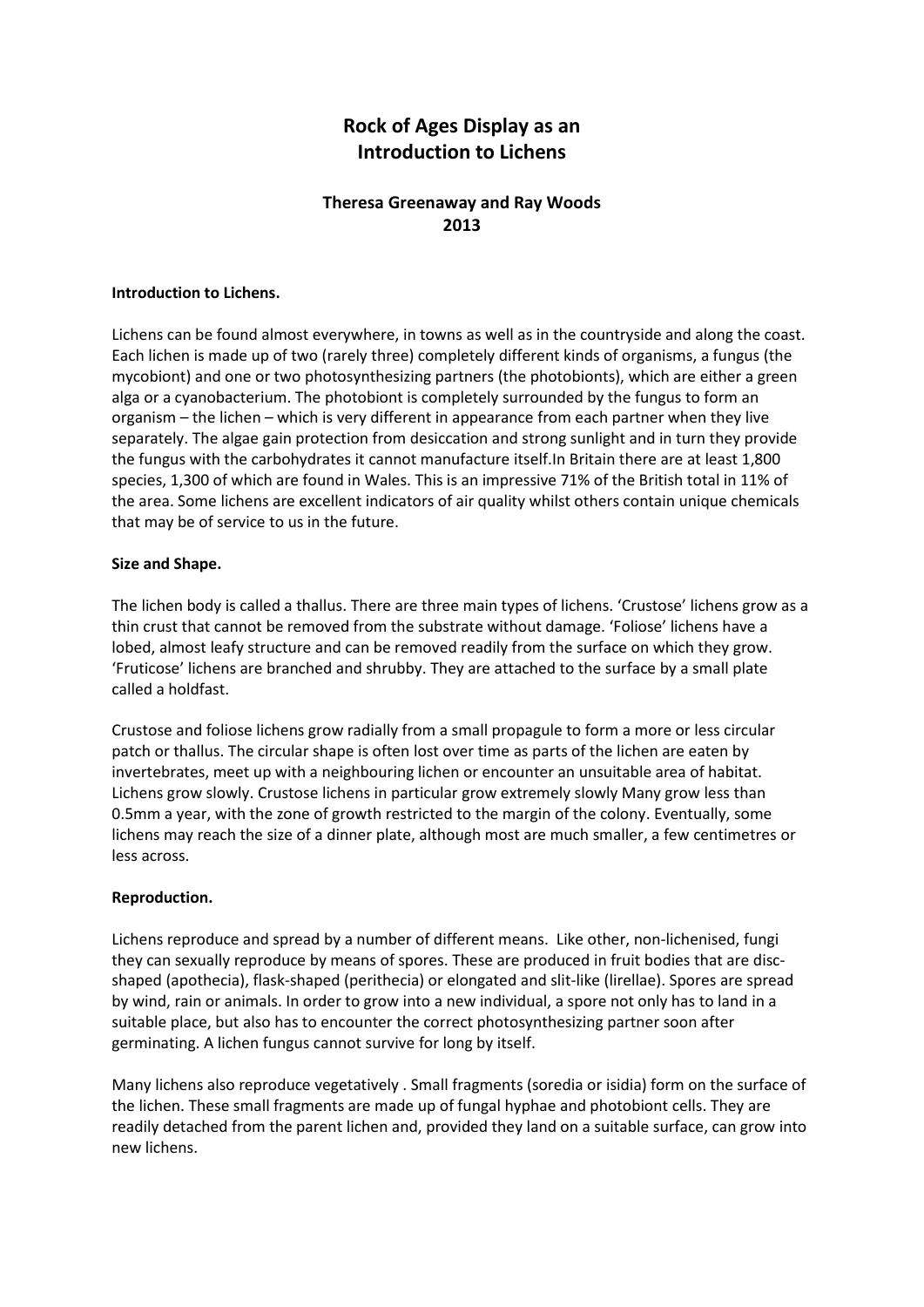### **Where do lichens grow?**

Lichens can grow and colonise a wide range of natural and man-made substrates including trees, rocks, soil, sawn wood and metal. They can survive in the Arctic tundra, on the tops of mountains, in hot deserts and tropical rain forests. They are found along rocky coasts, a few on rocks and even on the shells of barnacles at or below high water mark.

Although some species of lichen can grow on a wide range of surfaces, others are restricted to particular habitats. Saxicolous lichens are those that grow on rocks and rock-like man-made substances such as concrete. Naturally occurring rocks have been formed throughout Earth's history and are composed of many different chemicals, which give each kind of rock its own characteristics. Some rocks, such as granites, are chemically acid, whereas limestones and chalk are alkaline, or basic, in reaction. The Rocks of Ages exhibit in the NBGW has examples of rocks taken from all over Wales, from the Precambrian Era to the Carboniferous Period. Lichens have colonised all of these rocks, but each type of rock has its own characteristic lichen flora. A study of saxicolous lichens will therefore tell us a lot about the type of rock. The Rocks of Ages display in the NBGW is a good opportunity to observe the differences in lichen diversity on a range of rock types all in one place and to learn about the relationship between the rocks and the lichens that grow on them. Many of the rocks probably had no lichens on them when placed in the Botanic Garden. Others appear to have come complete with a covering of lichens that are probably still adjusting to life in a new area.

## **Precambrian Rock (Display 1)**

This example of Precambrian rock is from Gwalchmai Quarry, Anglesey. It is granite, a hard, igneous, acid rock with a rough surface. Spores and vegetative propagules lodge easily on the rough surface, together with air-borne dust. Nutrients essential for lichen growth come from the rock itself, the dust and substances dissolved in rainwater.

There are at least 25 different species of lichen on this Precambrian granite. Many of these are species characteristic of hard, acid rocks including: *Acarospora fuscata, Arctoparmelia incurva, Aspicilia caesiocinerea, Buellia aethalea, B.ocellata, Candelariella vitellina, Rhizocarpon geographicum, R. reductum, Xanthoparmelia loxodes* and *X. verruculifera*.

Other species indicate that the prominent tops of these rocks are favourite perches for birds. Bird droppings provide a rich source of nutrients, allowing species that require nutrient-rich conditions to grow on rocks that would otherwise be too nutrient-poor for them to survive. These lichens form distinct patches on the tops of the granite, and include the bright orange *Xanthoria* species as well as the grey or grey-green patches of *Physcia tenella*, *P. caesia* and *Phaeophyscia orbicularis*.

### **Species of interest**

Although most lichens are shades of greenish or bluish grey, others are white, brown, black, reddish – even bright yellow or orange. These colours are caused by chemicals, often acids, produced by the fungal partner. The bright orange *Xanthoria parietina* (Yellow Wall Lichen) is an easily recognised species, common and widespread especially in nutrient-enriched sites. The boulder tops are favoured perches for birds where they regularly deposit their nutrient-rich droppings. The orange *Xanthoria* is commonest where the birds perch. If you look at the boulder tops you will see other nutrient-loving lichens such as the grey coloured *Physcia* species. *Candelaria concolor* the Lemon Lichen forms bright egg-yellow patches made up of lots of tiny narrow lobes. Until recently it was rare in Wales and was confined to trees near farm yards. Now it is widespread in the most intensive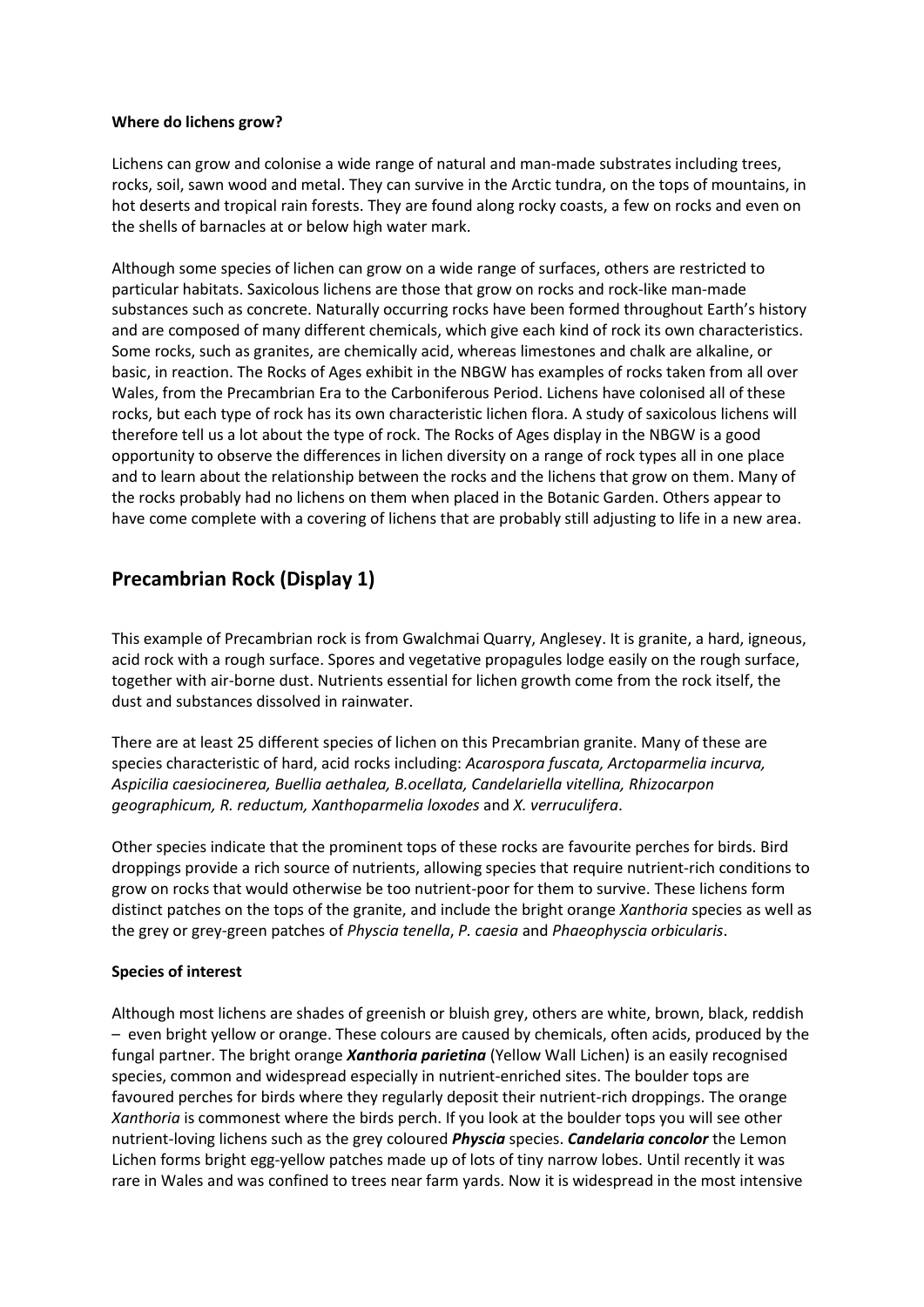agricultural areas and has even become a common lichen of street trees in Cardiff. It probably indicates high levels of ammonia in the air and may indicate a growing problem of nutrient enrichment of our environment.

The orange colour in these lichens is due to the chemical physcion. *Xanthoria parietina* is brighter orange in well-lit places. When growing in shade the lichen is yellowy-green. It is thought that the orange pigment protects the algae in the lichen from UV damage. Lichens contain many hundreds of unique chemicals whose uses have yet to be even guessed at.

*Lecanora muralis* occurs on nutrient-enriched acid rocks, but its tolerance to pollution has enabled it to grow on basic substrates as well – even on the concrete of city pavements, where its abundance and appearance has earned it the name of Chewing-gum lichen.

## **Cambrian rock (Display 2)**

Slate from Penrhyn Quarry, Gwynedd dates from over 500 million years ago. Slate is a fine-grained, metamorphic rock. At least 20 different kinds of lichen are growing on these examples, but the most characteristic are the grey and grey-yellow circular colonies of *Buellia aethalea* and *B. ocellata*, two crustose lichens that are among the first to colonise well-lit siliceous rocks. There are some other lichens typical of acid rocks, such as the chocolate-brown crusts of the Brown Cobblestone Lichen *Acarospora fuscata* growing on the summit ridges*, Rhizocarpon reductum* and the yellow Map Lichen *R. geographicum* that occur on the sides, together with the grey lichens frequently found in places where birds perch such as the Little Ciliated Lichen *Physcia tenella, Physconia grisea* and the Mealy Shadow Lichen *Phaeophyscia orbicularis*.

Some other lichens – *Evernia prunastri*, Abraded Brown Shield Lichen *Melanelia subaurifera* and *Parmelina pastillifera -* found on this Cambrian slate are species more frequently encountered on trees. These three lichens spread by means of tiny fragments called soredia or isidia, which may well have been blown onto the rock from nearby trees.

### **Species of interest**

*Evernia prunastri* has a long history of use in perfumery. Its common name is 'oakmoss', reflecting the time when lichens were thought to be mosses. Oakmoss has a slight musky scent which as well as providing a 'woody' note to some perfumes also helps to fix or stabilise other fragrances used in perfumery.

## **Ordovician rock (Displays 3, 4 & 5).**

**Dolerite (Display 3)**.The first example of Ordovician rock is dolerite from ARC Builth Quarry, Radnorshire. Fifteen species of lichens have been identified on this fine-grained, igneous rock. Its rather smooth surface is less favourable for propagules or wind-blown nutrients to lodge. This dolerite is a less acid rock, so lichens preferring a more basic substrate can become established, such as *Caloplaca citrina, C. holocarpa, Aspicilia contorta,* the Concentric Lichen *Rhizocarpon petraeum,*  and *Verrucaria* species.

### **Species of interest**.

*Placopsis lambii* the Pink Bull's Eye Lichen is an interesting species that favours damp, well-lit sites usually on acid rocks. Whereas most lichens have only one kind of photosynthetic partner, *Placopsis*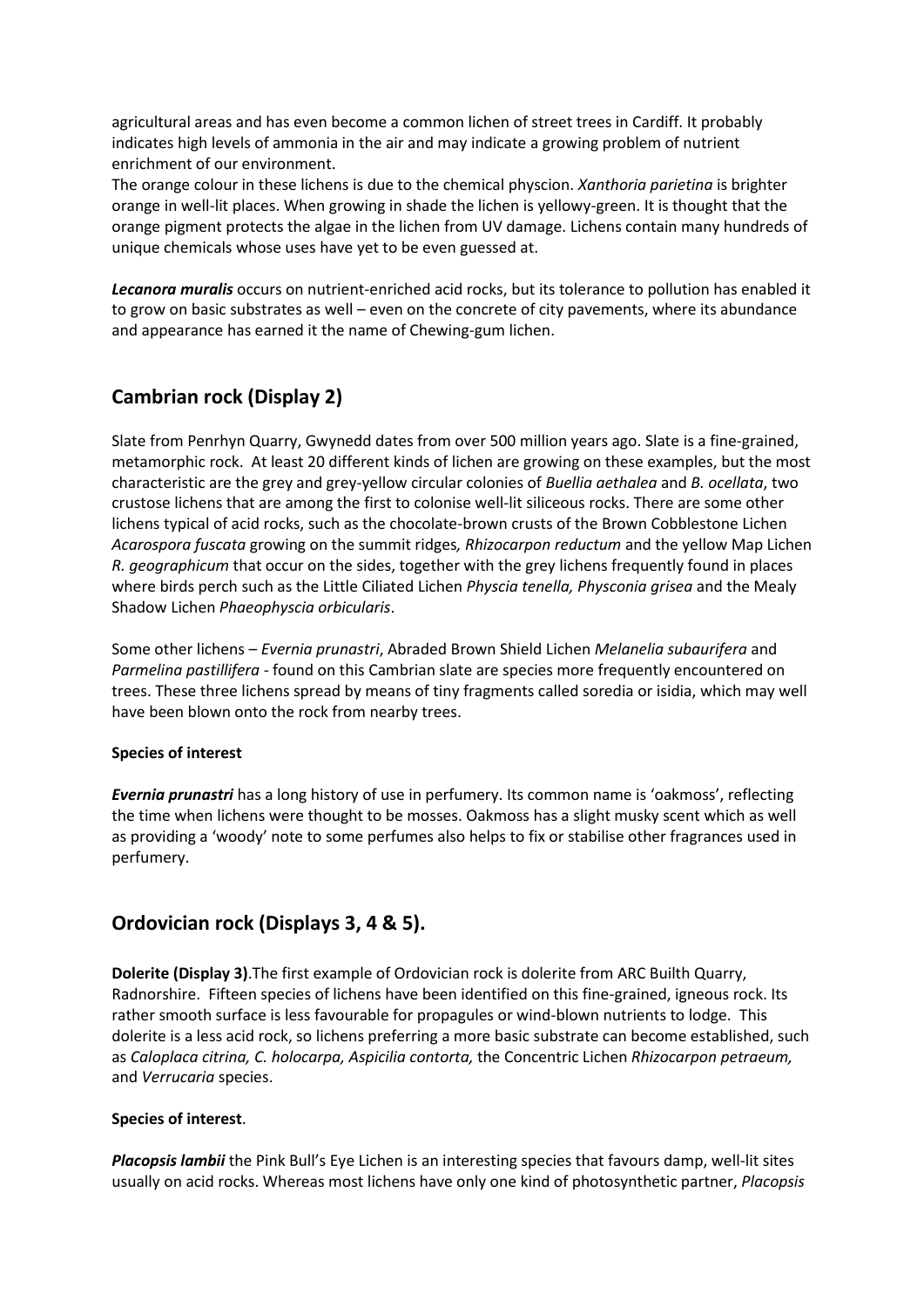*lambii* has two, a green alga buried in the smooth white larger part of the colony and a cyanobacterium in brownish, wart-like lumps (cephalodia) towards the centre on the surface of the white thallus. The cyanobacterium can fix atmospheric nitrogen, providing essential nitrogenous compounds for the lichen. The fungus partner reproduces by means of microscopic spores formed in the coral pink button-like fruit bodies, whilst the lichen reproduces vegetatively by producing tiny packages of fungal tissue and green algal cells from the grey spotty patches.

**Spotted Dolerite (Display 4)** this Ordovician rock is from the Preseli Mountains. It is a 'bluestone' dolerite, containing spots or clusters of plagioclase feldspar, and is one of the rock types that make up Stonehenge. Its rougher surface supports a greater diversity of lichen species and growth types – an abundance of the larger 'leafy' (foliose) lichens such as *Xanthoparmelia conspersa* the Yellow Boulder Lichen*, X. verruculifera, Parmelia saxatilis* the Grey Crottle and *Flavoparmelia caperata* the Stone Crottle as well as crustose species. All of the foliose lichens seen here commonly reproduce by means of the small vegetative propagules that contain both fungal hyphae and algal cells. All of the 22 lichens identified on this rock are those requiring siliceous, acid substrates.

Many of the colonies are large and were probably already well-established on the boulders when brought to the Garden. Perhaps because they were already well-covered in lichens they have not been colonised by lichens typically seen where bird droppings have caused nutrient enrichment as is the case with many of the other rocks in the display. Studying lichens often reveals interesting issues such as this. Another interesting feature of this spotted dolerite is that three of the lichens found, *Acarospora smaragdula, Rhizocarpon oederi* and *Stereocaulon pileatum* are typical of metal-rich substrates, indicating that this rock contains metals such as iron.

### **Species of interest.**

A few lichens were extensively used in the past to dye textiles such as wool and linen. Chemicals such as lichen acids are responsible for this and a range of colours was obtained from different species, including yellows, reds and even purple. *Parmelia saxatilis,* known as Grey Crottle in Scotland, produces a reddish brown colour and forms large colonies on the rocks here. It reproduces vegetatively by growing enormous numbers of fragile, rod-like branches from its surface. These break off readily and spread the lichen. The fungus also produces enormous quantities of tiny spores from the surface of the brown, dish-like structures called apothecia.

As well as growing on rocks, *Parmelia saxatilis* will grow on other substrates such as trees – and bones. Thalli growing on human bones were thought to have medicinal properties, and those growing on the skull of a hanged person were thought to be the most efficacious of all.

# **Rhyolite (Display 5)**

This Ordovician Rhyolite is from north of Haverfordwest, Pembrokeshire. It is an igneous acidic rock derived from lava. The lichens found are typical of acid rock types, with the exception of *Ochrolechia subviridis*, which is usually a species of nutrient-rich, rough barked trees. Eleven species were recorded.

### **Species of interest**

Two of the species found on these grits as well as on other acid rocks in the Rock of Ages display are the crustose lichens *Buellia aethalea* and *B.ocellata*. Slow-growing but long-lived lichens such as these can help us to date rock exposures. By measuring the amount of growth in one year, an extrapolation can be made regarding the age of the lichen and perhaps give a date as to when the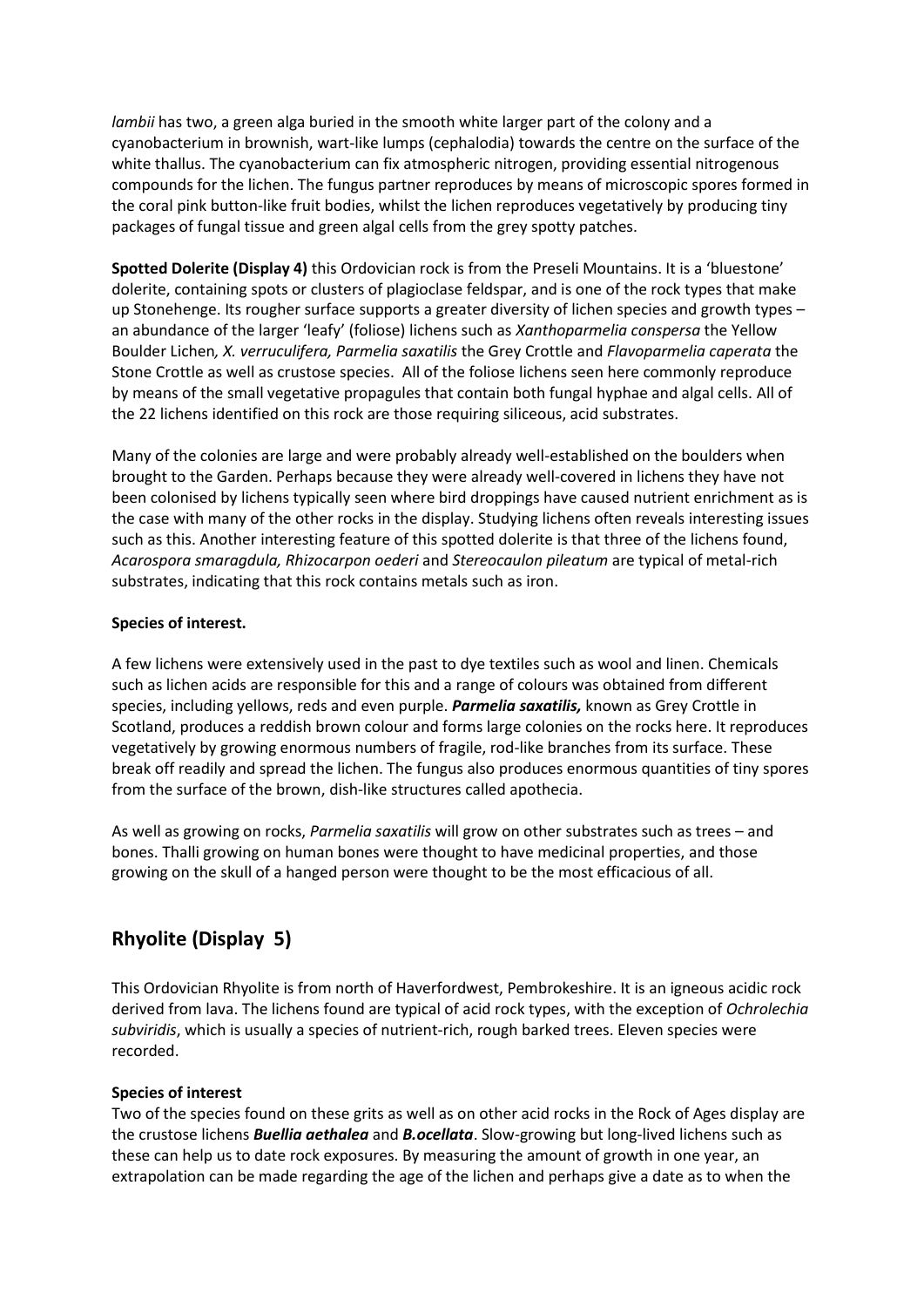rocks were first exposed. Species such as *Buellia aethalea* that are known to be early colonisers of exposed rock are the best suited to this method of dating, known as lichenometry. It has been used to estimate the rate of retreat of glaciers and the dates of ancient tsunamis.

## **Silurian rock (Display 6).**

Aberystwyth grits from ARC Ystradmeurig Quarry, Cardiganshire. Aberystwyth grit is a quartz-rich sedimentary rock. Only eight species of lichens have been found on this rock, most of which are typically seen on acid substrates, although the presence of *Lecanora campestris* and *Xanthoria parietina* indicate some nutrient enrichment, probably derived from bird droppings.

# **Devonian rock (Display 7)**

Sandstone from Heol Senni Quarry, Breconshire. This sandstone is a rather porous and relatively softer rock, providing crevices for moisture, debris and reproductive bodies to accumulate. The chemical nature of the Devonian sandstone means that it lies between the more acidic rocks such as granite and dolerite and the very basic limestones. This enables lichens with both acidic and more basic preferences to colonise, which has resulted in the identification of a total of 37 lichen species, more than any other rock type in the Rocks of Ages display.

## **Species of interest**

Mosses are also a conspicuous feature of this Devonian sandstone, becoming established in damp crevices. These small plants hold moisture and trap debris, contributing to nutrient increase and small pockets of soil formation. Species of the cup lichen *Cladonia* can grow among the mosses, including *Cladonia fimbriata* the Fringed Cup Lichen. The fruit bodies of this lichen are borne on cupshaped structures (podetia) resembling minute golf tees. Some *Cladonia* species have recently been found to contain substances that might cure the feared prion protein induced "Mad Cow" disease.

*Baeomyces rufus* the Brown Mushroom Lichen is a lichen that can grow on peaty or sandy soils as well as on rock. It makes large, powdery greenish crusts, and unusually, the stalked fruiting bodies look like tiny brown mushrooms-hence its English name.

Lichens may be parasitized by other fungi or even other lichens. The black fruit bodies of the fungus *Sclerococcum sphaerale* can be seen on this sandstone growing on the surface of the White Coralcrusted Lichen *Pertusaria corallina*.

Some of the largest colonies of crust-forming lichens must have occurred on the boulders before their installation in the Garden since their size at over 15cm in circumference suggests they are over 100 years old.

**Lower Carboniferous rock (Display 8)** Limestone from Tarmac Cornelly Quarry, Pyle, Glamorganshire. 9 species

**Lower Carboniferous rock (Displays (9 & 10)** Carboniferous – Limestone from RMC Halkyn Quarry & Tarmac NW Quarry, Clwyd. 11 & 9 species respectively.

Carboniferous limestone is a difficult rock for many lichens to colonise. It is so rich in lime that only those species that can tolerate lime can hope to get established. In the high rainfall of Wales the limestone surface is rapidly dissolved by the rain which is acidic. Some of the acids come from carbon dioxide in the air, the levels of which we are increasing by burning fossil fuels. This burning process also produces nitrogen oxides which react to form nitric acid. Large parts of Wales are still